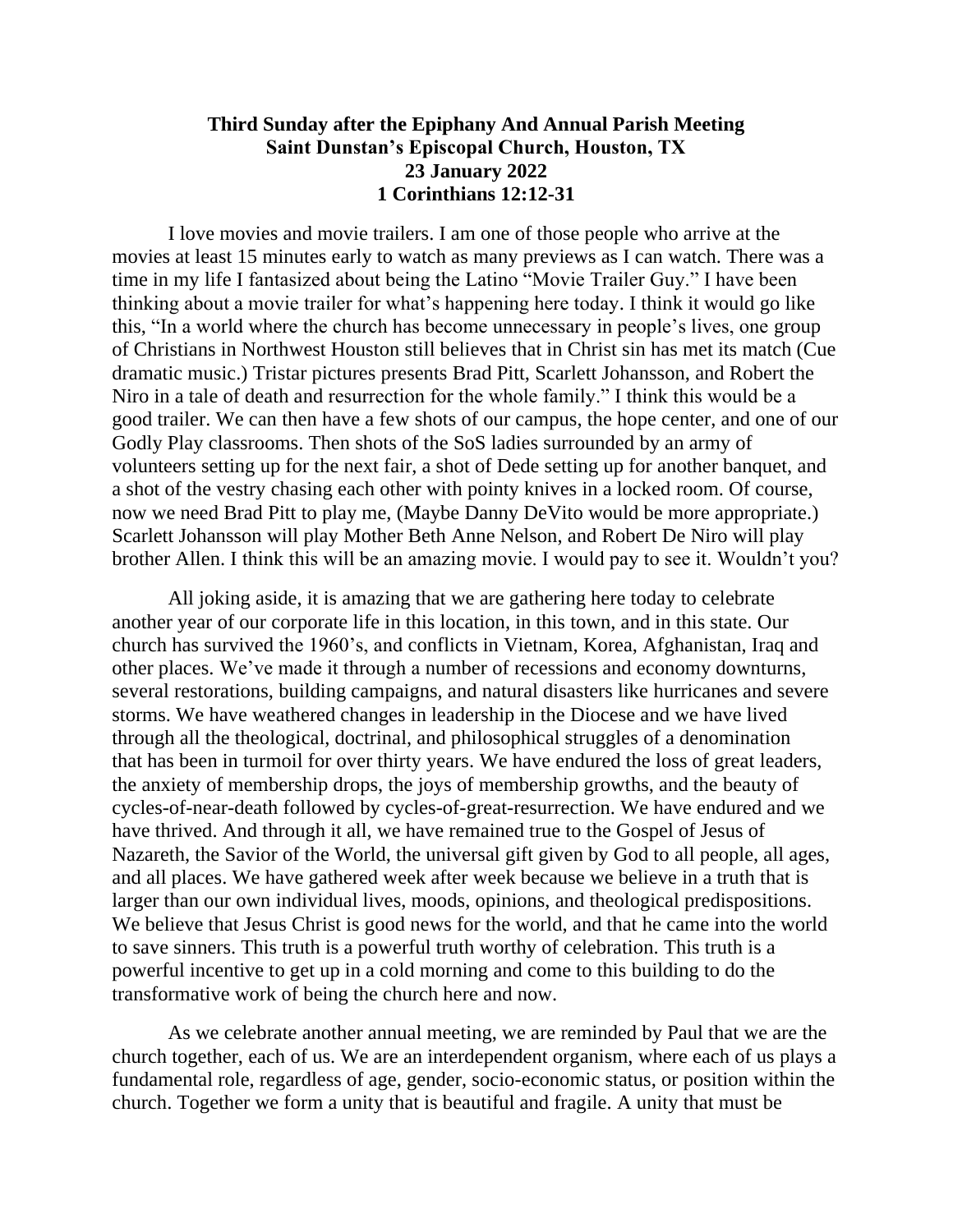protected and celebrated. Today we read Paul's words to the Corinthians, words that apply to us and our context. Apparently, the church in Corinth had developed a natural hierarchy of those who were considered important and those considered less important, and this hierarchy had to do with Spiritual gifts. Those who spoke in tongues were at the top of the food chain, while other gifts, such as church organization and administration were considered less important. Paul counters these divisions and false hierarchies by stating that it is God's Holy Spirit who bestows a variety of gifts to his people, in accordance with God's will. Some are given the ability to utter words of wisdom by the Holy Spirit, some are given the gift of faith by the Holy Spirit, some are given the gift of prayer for healing by the Holy Spirit, etc. Paul lists all of these gifts and adds in every case "by the same Spirit." He also makes it very clear that the reason why the Holy Spirt gives these various gifts to various members of the Church is for the common good. These gifts are not meant for individual use, to set one up as superior to our brothers and sisters, to climb the food chain. Rather, these gifts are given by the Holy Spirit for the building of the Church and the advancement of God's kingdom.

Now, as an illustration to drive this point home, Paul uses the image of the body. Just as the body has many members, but is it remains one body, so it is with Christ. When we were baptized and received the Holy Spirit, we all became by God's Holy Spirit one body, composed of many members. This doesn't mean that we lose our identity and the individual becomes lost in the sea of the whole. This does not mean that we succumb for group-think and have to give up our individual beliefs, opinions, political or theological views in order to belong to the body. If this were so, Paul could have used the image of "Cool Aide." When you mix "Cool Aide" with water and sugar, each component becomes lost in the mix, to the point that you cannot distinguish one ingredient from the others. Instead, Paul used the image of the body. In a human body, each organ has characteristics that are unique to it. The ear looks different than the eye, performs a different function, and uses different nerves and processes to perform its functions. The kidney looks and works differently than the pancreas or the heart. Each member is different and it performs a different function. Yet, each member has one purpose and one purpose only, and that is to ensure the proper functioning of the body. Each member has a use, a purpose and a mission. There are no useless organs. We all have our place!

Now, after making it plain that we all have a part to play and that in spite of our diversity we are called to unity as the body of Christ, Paul now is going to tackle the issue of hierarchy. For the Corinthians, speaking in tongues was highly priced, whereas other gifts or ministries were seen as less important. Paul believes this is utterly ridiculous. Even though some of the organs in the body are quite flashy and get a lot of attention (think for example of the heart, the brain, or the kidney), the body depends on the gifts that all organs bring to the body. Think for example of the foot. It is funny looking; it is an attractive place for bacteria and funny smells, it is prone to all sorts of aches and pains, and it has disgusting nails growing from its toes all the time. Plain and simple, it is an ugly body part. And yet, think how different your life would be if you did